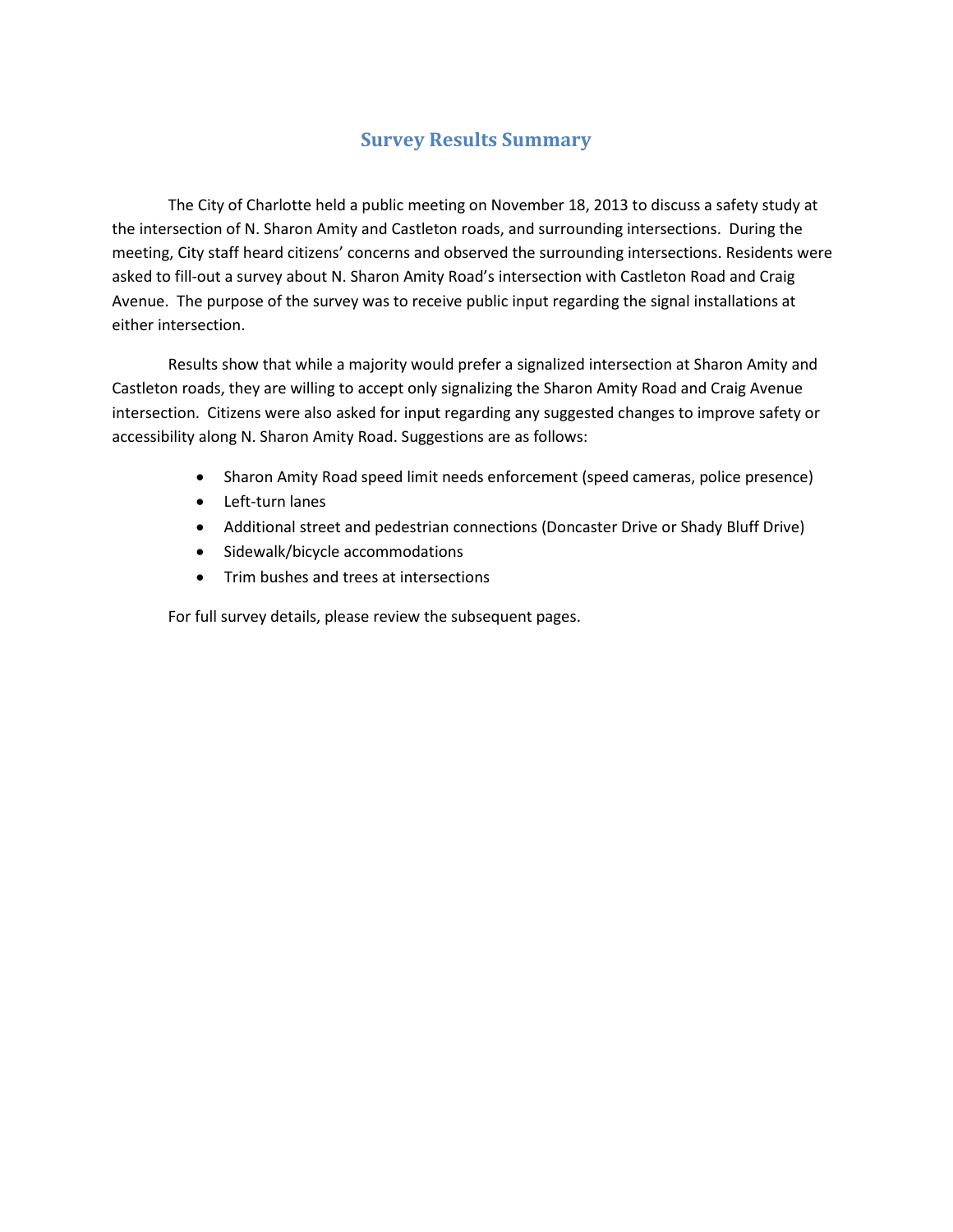### Questions

lane, plus a few cul‐de‐sacs.

1.) Do you agree with the concept of a traffic signal at the intersection of Craig Avenue and N. Sharon Amity Road?

2.) As a resident of the area, do you have suggestions for other possible changes to N. Sharon Amity that you think would improve safety or accessibility? These could be items that are instead of or in addition to a traffic signal.

| <b>Strongly Agree</b>                                                                                            |  | <b>Agree</b> |  | <b>Neutral</b> |  | <b>Disagree</b> |  | <b>Strongly Disagree</b>                                                                                                                                |  | No opinion |
|------------------------------------------------------------------------------------------------------------------|--|--------------|--|----------------|--|-----------------|--|---------------------------------------------------------------------------------------------------------------------------------------------------------|--|------------|
| x                                                                                                                |  |              |  |                |  |                 |  |                                                                                                                                                         |  |            |
|                                                                                                                  |  |              |  |                |  |                 |  | 1.) I think the signal at Craig would work better. I use Craig as a cut through to get to McAlway Rd to get to Home depot                               |  |            |
| and McDonalds.                                                                                                   |  |              |  |                |  |                 |  |                                                                                                                                                         |  |            |
| 2.) Speed Cameras                                                                                                |  |              |  |                |  |                 |  |                                                                                                                                                         |  |            |
| 3.)Speed is the most significant problem that needs to be addressed.                                             |  |              |  |                |  |                 |  |                                                                                                                                                         |  |            |
|                                                                                                                  |  | х            |  |                |  |                 |  |                                                                                                                                                         |  |            |
| 1.) lagree with a stoplight at Castleton more than Craig.                                                        |  |              |  |                |  |                 |  |                                                                                                                                                         |  |            |
| 2.) Left turn lanes                                                                                              |  |              |  |                |  |                 |  |                                                                                                                                                         |  |            |
| 3.)Castleton has more house and more traffic coming out of the neighborhood.                                     |  |              |  |                |  |                 |  |                                                                                                                                                         |  |            |
|                                                                                                                  |  | х            |  |                |  |                 |  |                                                                                                                                                         |  |            |
| 1.) While, I would prefer a light at Castleton, I would gladly accept a light at Craig if that was the decision. |  |              |  |                |  |                 |  |                                                                                                                                                         |  |            |
| 2.) If a light at Craig is pursed is it worth considering closing down the Castleton intersection altogether?    |  |              |  |                |  |                 |  |                                                                                                                                                         |  |            |
|                                                                                                                  |  |              |  |                |  |                 |  | 3.) Please understand that I literally fear for the safety of my children every time i leave and/or return to my neighborhood.                          |  |            |
|                                                                                                                  |  |              |  | X              |  |                 |  |                                                                                                                                                         |  |            |
| 1.) no explanation                                                                                               |  |              |  |                |  |                 |  |                                                                                                                                                         |  |            |
| 2.)Speed Cameras                                                                                                 |  |              |  |                |  |                 |  |                                                                                                                                                         |  |            |
| 3.) Speed is the most significant problem that needs to be addressed.                                            |  |              |  |                |  |                 |  |                                                                                                                                                         |  |            |
| x                                                                                                                |  |              |  |                |  |                 |  |                                                                                                                                                         |  |            |
| 1.) No comment                                                                                                   |  |              |  |                |  |                 |  |                                                                                                                                                         |  |            |
| 2.) Left turn lanes if possible                                                                                  |  |              |  |                |  |                 |  |                                                                                                                                                         |  |            |
| 3.) no comment                                                                                                   |  |              |  |                |  |                 |  |                                                                                                                                                         |  |            |
| X                                                                                                                |  |              |  |                |  |                 |  |                                                                                                                                                         |  |            |
| 1.) no comment                                                                                                   |  |              |  |                |  |                 |  |                                                                                                                                                         |  |            |
| 2.) no comment                                                                                                   |  |              |  |                |  |                 |  |                                                                                                                                                         |  |            |
| 3.) no comment                                                                                                   |  |              |  |                |  |                 |  |                                                                                                                                                         |  |            |
|                                                                                                                  |  |              |  |                |  |                 |  |                                                                                                                                                         |  |            |
|                                                                                                                  |  | X            |  |                |  |                 |  |                                                                                                                                                         |  |            |
|                                                                                                                  |  |              |  |                |  |                 |  | 1.) A light at Castleton is preferred, but if a light at Craig is what we have to settle for, its better than risking our lives daily to make left-hand |  |            |
| turns onto Sharon Amity.                                                                                         |  |              |  |                |  |                 |  |                                                                                                                                                         |  |            |
| 2.) The speed limits on Sharon Amity need to be enforced.                                                        |  |              |  |                |  |                 |  |                                                                                                                                                         |  |            |
| 3.) Just doing a left-turn at Castleton is not sufficient.                                                       |  |              |  |                |  |                 |  |                                                                                                                                                         |  |            |
| X                                                                                                                |  |              |  |                |  |                 |  |                                                                                                                                                         |  |            |
| 1.) no comment                                                                                                   |  |              |  |                |  |                 |  |                                                                                                                                                         |  |            |
| 2.) if we can' get a light on Castleton, then Craig would be ok.                                                 |  |              |  |                |  |                 |  |                                                                                                                                                         |  |            |
| 3.) no comment                                                                                                   |  |              |  |                |  |                 |  |                                                                                                                                                         |  |            |
| X                                                                                                                |  |              |  |                |  |                 |  |                                                                                                                                                         |  |            |
| 1.) Prefer a light at Castleton but support either                                                               |  |              |  |                |  |                 |  |                                                                                                                                                         |  |            |
|                                                                                                                  |  |              |  |                |  |                 |  | 2.)Connect Doncaster and Shady Bluff Drive with pedestrian/bicycle bridge(s) similar to the one on Wright Avenue near Lomax                             |  |            |
| 3.) Thank you so much for the time an effort on this.                                                            |  |              |  |                |  |                 |  |                                                                                                                                                         |  |            |
|                                                                                                                  |  | х            |  |                |  |                 |  |                                                                                                                                                         |  |            |
|                                                                                                                  |  |              |  |                |  |                 |  | 1.) Agree, but it seems to me that a light at Castleton makes better sense from both a traffic and safety standpoint and from a convenience             |  |            |
| perspective for those who need to access Sharon Amity from the neighborhood.                                     |  |              |  |                |  |                 |  |                                                                                                                                                         |  |            |
| 2.) I need to know what other options are possible before making suggestions.                                    |  |              |  |                |  |                 |  |                                                                                                                                                         |  |            |
|                                                                                                                  |  |              |  |                |  |                 |  | 3.) Expand your notification area for input and meetings like this. Large number of Castleton Gardens residents are outside your 0.25 miles area.       |  |            |
|                                                                                                                  |  |              |  |                |  |                 |  |                                                                                                                                                         |  |            |
|                                                                                                                  |  |              |  | x              |  |                 |  |                                                                                                                                                         |  |            |
| 1.) no comment                                                                                                   |  |              |  |                |  |                 |  |                                                                                                                                                         |  |            |
| 2.) no comment                                                                                                   |  |              |  |                |  |                 |  |                                                                                                                                                         |  |            |
|                                                                                                                  |  |              |  |                |  |                 |  | 3.) Notification for future meetings & updates needs to be expanded on the Eastside of Sharon Amity, all part of the following streets have only        |  |            |
|                                                                                                                  |  |              |  |                |  |                 |  | the same two options to exit the neighborhood: Castleton, Worcaster, Erinshire, Doncaster, Shady bluff, Charlestowne Manor, Cottingham                  |  |            |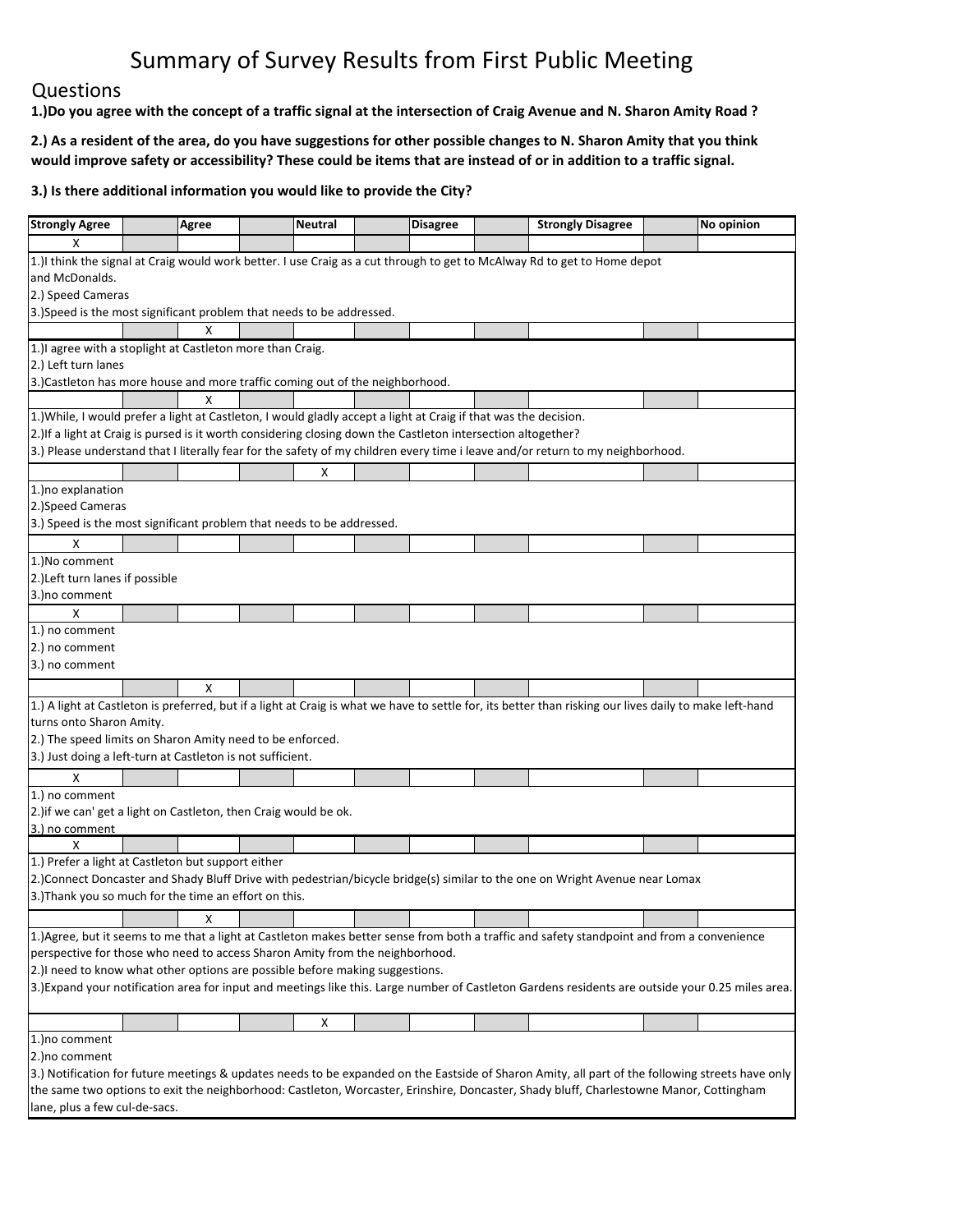## Questions

1.) Do you agree with the concept of a traffic signal at the intersection of Craig Avenue and N. Sharon Amity Road?

2.) As a resident of the area, do you have suggestions for other possible changes to N. Sharon Amity that you think would improve safety or accessibility? These could be items that are instead of or in addition to a traffic signal.

| <b>Strongly Agree</b>                                                                                                                                                                                                                                                         |  | Agree |  | <b>Neutral</b> |  | <b>Disagree</b> |  | <b>Strongly Disagree</b>                                                                                                                             |  | No opinion |  |
|-------------------------------------------------------------------------------------------------------------------------------------------------------------------------------------------------------------------------------------------------------------------------------|--|-------|--|----------------|--|-----------------|--|------------------------------------------------------------------------------------------------------------------------------------------------------|--|------------|--|
| X                                                                                                                                                                                                                                                                             |  |       |  |                |  |                 |  |                                                                                                                                                      |  |            |  |
| 1.) no comment                                                                                                                                                                                                                                                                |  |       |  |                |  |                 |  |                                                                                                                                                      |  |            |  |
| 2.) no comment                                                                                                                                                                                                                                                                |  |       |  |                |  |                 |  |                                                                                                                                                      |  |            |  |
| 3.) no comment                                                                                                                                                                                                                                                                |  |       |  |                |  |                 |  |                                                                                                                                                      |  |            |  |
|                                                                                                                                                                                                                                                                               |  | X     |  |                |  |                 |  |                                                                                                                                                      |  |            |  |
|                                                                                                                                                                                                                                                                               |  |       |  |                |  |                 |  |                                                                                                                                                      |  |            |  |
| 1.) Would hopethis would slow traffic coming into these two intersections and provide greater certainty in enterin/exiting neighborhood.<br>2.) Any real value in left turn lanes? Need more information here. Better pedestrian crossing and connectivity onto Sharon Amity. |  |       |  |                |  |                 |  |                                                                                                                                                      |  |            |  |
| 3.)Provide other exit points from the neighborhood south of Sharon Amity, either via road connectivity foot/bike bridge.                                                                                                                                                      |  |       |  |                |  |                 |  |                                                                                                                                                      |  |            |  |
|                                                                                                                                                                                                                                                                               |  |       |  |                |  |                 |  |                                                                                                                                                      |  |            |  |
| X                                                                                                                                                                                                                                                                             |  |       |  |                |  |                 |  |                                                                                                                                                      |  |            |  |
| 1.) Craig has poor sight distance                                                                                                                                                                                                                                             |  |       |  |                |  |                 |  |                                                                                                                                                      |  |            |  |
| 2.) More police presence to reduce speeding. Add left turn lanes to move turning traffic out of the thru lane                                                                                                                                                                 |  |       |  |                |  |                 |  |                                                                                                                                                      |  |            |  |
|                                                                                                                                                                                                                                                                               |  |       |  |                |  |                 |  | 3.)West of Sharon Amity there is good connectivity to get to other roads. Based on the comments I heard tonight this is not the case to the east     |  |            |  |
| which is an issue. I live on the west of and I use alternate routes to turn left on Sharon Amity.                                                                                                                                                                             |  |       |  |                |  |                 |  |                                                                                                                                                      |  |            |  |
|                                                                                                                                                                                                                                                                               |  | x     |  |                |  |                 |  |                                                                                                                                                      |  |            |  |
|                                                                                                                                                                                                                                                                               |  |       |  |                |  |                 |  | 1.) We need to control the speed on Sharon Amity some way. My house is between Castleton and Craig on the East side. How will I be able to           |  |            |  |
| get out of my drive if a light backs cars up in front of drive constantly?                                                                                                                                                                                                    |  |       |  |                |  |                 |  |                                                                                                                                                      |  |            |  |
|                                                                                                                                                                                                                                                                               |  |       |  |                |  |                 |  | 2.)I would like to see all possibilities recommended by CDOT in addition to a traffic light. Light and turn lanes will have adverse effect on my     |  |            |  |
| particular property.                                                                                                                                                                                                                                                          |  |       |  |                |  |                 |  |                                                                                                                                                      |  |            |  |
|                                                                                                                                                                                                                                                                               |  |       |  |                |  |                 |  | 3.) Speed is the controlled in any consistent manner along this stretch of Sharon Amity; if that could be accomplished, the majority of these        |  |            |  |
| problems would be alleviated.                                                                                                                                                                                                                                                 |  |       |  |                |  |                 |  |                                                                                                                                                      |  |            |  |
|                                                                                                                                                                                                                                                                               |  |       |  |                |  |                 |  |                                                                                                                                                      |  |            |  |
| 1.) I think your suggestion including a median and turn only lanes. Maximum safety, please.                                                                                                                                                                                   |  |       |  |                |  |                 |  |                                                                                                                                                      |  |            |  |
| 2.) Completing another road (Doncaster Dr) to get out.                                                                                                                                                                                                                        |  |       |  |                |  |                 |  |                                                                                                                                                      |  |            |  |
|                                                                                                                                                                                                                                                                               |  |       |  |                |  |                 |  | [3.] Widening Craig with sidewalk and definitely cross-walk at light. I think turn lanes only will make it hard to get out.                          |  |            |  |
| Χ                                                                                                                                                                                                                                                                             |  |       |  |                |  |                 |  |                                                                                                                                                      |  |            |  |
| 1.) No comment                                                                                                                                                                                                                                                                |  |       |  |                |  |                 |  |                                                                                                                                                      |  |            |  |
|                                                                                                                                                                                                                                                                               |  |       |  |                |  |                 |  | 2.) Right turn with medians. Pedestrian signal light as used on Providence Rd at Providence Baptist Church. It only functions when a car is at the   |  |            |  |
| intersection looking to turn left.                                                                                                                                                                                                                                            |  |       |  |                |  |                 |  |                                                                                                                                                      |  |            |  |
| 3.) no comment                                                                                                                                                                                                                                                                |  |       |  |                |  |                 |  |                                                                                                                                                      |  |            |  |
| X                                                                                                                                                                                                                                                                             |  |       |  |                |  |                 |  |                                                                                                                                                      |  |            |  |
| 1.) Yes but I strongly support a light at Castleton over a light at Craig.                                                                                                                                                                                                    |  |       |  |                |  |                 |  |                                                                                                                                                      |  |            |  |
| 2.) No comment.                                                                                                                                                                                                                                                               |  |       |  |                |  |                 |  |                                                                                                                                                      |  |            |  |
| 3.) No comment.                                                                                                                                                                                                                                                               |  |       |  |                |  |                 |  |                                                                                                                                                      |  |            |  |
|                                                                                                                                                                                                                                                                               |  |       |  |                |  |                 |  |                                                                                                                                                      |  |            |  |
| 1.) Would prefer the light at Castleton                                                                                                                                                                                                                                       |  |       |  |                |  |                 |  |                                                                                                                                                      |  |            |  |
| [2.] Telephone poles, trees, bushes impede visibility when turning left of Castleton onto Sharon Amity.                                                                                                                                                                       |  |       |  |                |  |                 |  |                                                                                                                                                      |  |            |  |
| 3.) No comment.                                                                                                                                                                                                                                                               |  |       |  |                |  |                 |  |                                                                                                                                                      |  |            |  |
| X                                                                                                                                                                                                                                                                             |  |       |  |                |  |                 |  |                                                                                                                                                      |  |            |  |
| 1.) I would prefer a light at Castleton and Sharon Amity, however I would be satisfied with a light at Craig.                                                                                                                                                                 |  |       |  |                |  |                 |  |                                                                                                                                                      |  |            |  |
|                                                                                                                                                                                                                                                                               |  |       |  |                |  |                 |  | 2.) Left turn lane on Sharon Amity, only if light is installed having an additional lane to get across without a traffic light seems to increase the |  |            |  |
| risk.                                                                                                                                                                                                                                                                         |  |       |  |                |  |                 |  |                                                                                                                                                      |  |            |  |
| 3.) No comment.                                                                                                                                                                                                                                                               |  |       |  |                |  |                 |  |                                                                                                                                                      |  |            |  |
| х                                                                                                                                                                                                                                                                             |  |       |  |                |  |                 |  |                                                                                                                                                      |  |            |  |
| 1.) No comment                                                                                                                                                                                                                                                                |  |       |  |                |  |                 |  |                                                                                                                                                      |  |            |  |
| 2.) No comment                                                                                                                                                                                                                                                                |  |       |  |                |  |                 |  |                                                                                                                                                      |  |            |  |
| 3.) No comment                                                                                                                                                                                                                                                                |  |       |  |                |  |                 |  |                                                                                                                                                      |  |            |  |
|                                                                                                                                                                                                                                                                               |  | х     |  |                |  |                 |  |                                                                                                                                                      |  |            |  |
|                                                                                                                                                                                                                                                                               |  |       |  |                |  |                 |  | 1.) I would prefer Castleton due to the danger of the bend from North Monroe and the short distance to the light. Would prefer Castleton also        |  |            |  |
| for pedestrian and cyclist.                                                                                                                                                                                                                                                   |  |       |  |                |  |                 |  |                                                                                                                                                      |  |            |  |
| [2.] Why can't the creek at the end of Doncaster be made a through movement as an alternate exit.                                                                                                                                                                             |  |       |  |                |  |                 |  |                                                                                                                                                      |  |            |  |
|                                                                                                                                                                                                                                                                               |  |       |  |                |  |                 |  | [3.] The flashing light really has not impact on traffic flow. People basically don't notice this - just turn it off and put light at Castleton.     |  |            |  |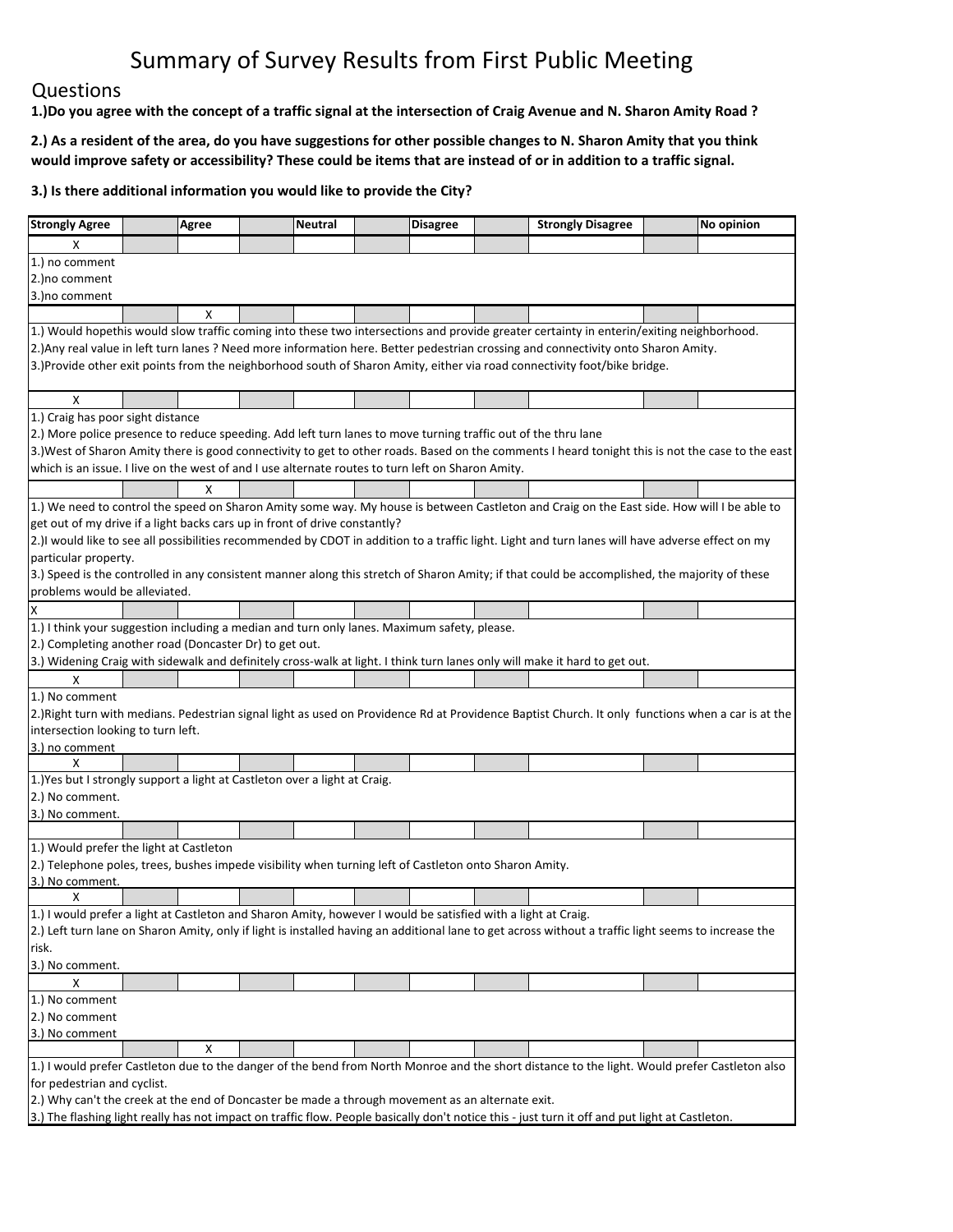## Questions

1.) Do you agree with the concept of a traffic signal at the intersection of Craig Avenue and N. Sharon Amity Road?

2.) As a resident of the area, do you have suggestions for other possible changes to N. Sharon Amity that you think would improve safety or accessibility? These could be items that are instead of or in addition to a traffic signal.

| <b>Strongly Agree</b>                                                                                                                                                                                    | <b>Agree</b>                                         |  | <b>Neutral</b> | <b>Disagree</b> |  | <b>Strongly Disagree</b> |  | No opinion |  |  |  |
|----------------------------------------------------------------------------------------------------------------------------------------------------------------------------------------------------------|------------------------------------------------------|--|----------------|-----------------|--|--------------------------|--|------------|--|--|--|
| x                                                                                                                                                                                                        |                                                      |  |                |                 |  |                          |  |            |  |  |  |
| 1.) Would prefer Castleton and Sharon Amity.                                                                                                                                                             |                                                      |  |                |                 |  |                          |  |            |  |  |  |
| 2.) No comment.                                                                                                                                                                                          |                                                      |  |                |                 |  |                          |  |            |  |  |  |
| 3.) No comment.                                                                                                                                                                                          |                                                      |  |                |                 |  |                          |  |            |  |  |  |
| Х                                                                                                                                                                                                        |                                                      |  |                |                 |  |                          |  |            |  |  |  |
| 1.) No comment.                                                                                                                                                                                          |                                                      |  |                |                 |  |                          |  |            |  |  |  |
| [2.] We would prefer to have the light at Castleton, but any light will prevent injuries or possible future deaths.                                                                                      |                                                      |  |                |                 |  |                          |  |            |  |  |  |
| 3.) No comment.                                                                                                                                                                                          |                                                      |  |                |                 |  |                          |  |            |  |  |  |
| Х                                                                                                                                                                                                        |                                                      |  |                |                 |  |                          |  |            |  |  |  |
| 1.) No comment.                                                                                                                                                                                          |                                                      |  |                |                 |  |                          |  |            |  |  |  |
| 2.) No comment.                                                                                                                                                                                          |                                                      |  |                |                 |  |                          |  |            |  |  |  |
| 3.) No comment.                                                                                                                                                                                          |                                                      |  |                |                 |  |                          |  |            |  |  |  |
|                                                                                                                                                                                                          |                                                      |  |                |                 |  |                          |  |            |  |  |  |
| 1.) I agree with that a light is necessary but it really needs to be at Castleton and Sharon Amity - reason speed and visibility                                                                         |                                                      |  |                |                 |  |                          |  |            |  |  |  |
| 2.) More speed monitoring and enforcement                                                                                                                                                                |                                                      |  |                |                 |  |                          |  |            |  |  |  |
| 3.) Since the addition of the two digital speed indicators, where did the police enforcement go?                                                                                                         |                                                      |  |                |                 |  |                          |  |            |  |  |  |
| X                                                                                                                                                                                                        |                                                      |  |                |                 |  |                          |  |            |  |  |  |
| 1.) But at Castleton                                                                                                                                                                                     |                                                      |  |                |                 |  |                          |  |            |  |  |  |
| 2.) No comment.                                                                                                                                                                                          |                                                      |  |                |                 |  |                          |  |            |  |  |  |
| 2 ) No comment                                                                                                                                                                                           |                                                      |  |                |                 |  |                          |  |            |  |  |  |
| x                                                                                                                                                                                                        |                                                      |  |                |                 |  |                          |  |            |  |  |  |
| 1.) Craig is wrong location.                                                                                                                                                                             |                                                      |  |                |                 |  |                          |  |            |  |  |  |
| 2.) A light at Castleton is the only solution.                                                                                                                                                           |                                                      |  |                |                 |  |                          |  |            |  |  |  |
| 3.) City buses, school buses and police need to stop speeding too.                                                                                                                                       |                                                      |  |                |                 |  |                          |  |            |  |  |  |
|                                                                                                                                                                                                          |                                                      |  |                | Χ               |  |                          |  |            |  |  |  |
| 1.) I don't think traffic signals will help us.                                                                                                                                                          |                                                      |  |                |                 |  |                          |  |            |  |  |  |
| 2.) It would probably help to be able to get out of the neighborhood from another side.                                                                                                                  |                                                      |  |                |                 |  |                          |  |            |  |  |  |
| 3.) I expect there will be more than one action because we are trying to solve more than one problem.                                                                                                    |                                                      |  |                |                 |  |                          |  |            |  |  |  |
|                                                                                                                                                                                                          |                                                      |  |                | X               |  |                          |  |            |  |  |  |
| 1.) More families use Castleton from both sides of Sharon Amity.                                                                                                                                         |                                                      |  |                |                 |  |                          |  |            |  |  |  |
| 2.) Speed is the major problem. Speed limit are not enforced.                                                                                                                                            |                                                      |  |                |                 |  |                          |  |            |  |  |  |
| 3.) There is a need for a "blind driveway" sign on Castleton.                                                                                                                                            |                                                      |  |                |                 |  |                          |  |            |  |  |  |
|                                                                                                                                                                                                          |                                                      |  |                | х               |  |                          |  |            |  |  |  |
| 1.) I believe it would create more chaos than is necessary.                                                                                                                                              |                                                      |  |                |                 |  |                          |  |            |  |  |  |
| 2.) Turn and more police checking speed. I have been living here for almost 20 years and have seen a cop checking speed maybe 30/40 times.                                                               |                                                      |  |                |                 |  |                          |  |            |  |  |  |
| 3.) much more                                                                                                                                                                                            |                                                      |  |                |                 |  |                          |  |            |  |  |  |
|                                                                                                                                                                                                          |                                                      |  |                | х               |  |                          |  |            |  |  |  |
| 1.) No comment.                                                                                                                                                                                          |                                                      |  |                |                 |  |                          |  |            |  |  |  |
| 2.) Add a turn lane on Sharon Amity                                                                                                                                                                      |                                                      |  |                |                 |  |                          |  |            |  |  |  |
| 3.) No comment.                                                                                                                                                                                          |                                                      |  |                |                 |  |                          |  |            |  |  |  |
|                                                                                                                                                                                                          |                                                      |  |                |                 |  | х                        |  |            |  |  |  |
| 1.) I would strongly agree to a light at Castleton and Sharon Amity.                                                                                                                                     |                                                      |  |                |                 |  |                          |  |            |  |  |  |
| 2.) Put sidewalks all the way down on both sides.                                                                                                                                                        |                                                      |  |                |                 |  |                          |  |            |  |  |  |
| 3.) No comment.                                                                                                                                                                                          |                                                      |  |                |                 |  |                          |  |            |  |  |  |
|                                                                                                                                                                                                          |                                                      |  |                |                 |  | х                        |  |            |  |  |  |
|                                                                                                                                                                                                          |                                                      |  |                |                 |  |                          |  |            |  |  |  |
| $\vert$ 1.) I am strongly for a traffic signal at Castleton not Craig with left turn lanes in addition to the signal.<br>2.) We must do something about the speed on Sharon Amity. I suggest turn lanes. |                                                      |  |                |                 |  |                          |  |            |  |  |  |
| 3.) I am scared everyday making a left turn onto Sharon Amity from Castleton. I am also never going to allow my kids to walk across Sharon                                                               |                                                      |  |                |                 |  |                          |  |            |  |  |  |
|                                                                                                                                                                                                          | Amity due to speed on Sharon Amity. It is dangerous. |  |                |                 |  |                          |  |            |  |  |  |
|                                                                                                                                                                                                          |                                                      |  |                |                 |  | Х                        |  |            |  |  |  |
| 1.) No comment.                                                                                                                                                                                          |                                                      |  |                |                 |  |                          |  |            |  |  |  |
|                                                                                                                                                                                                          | 2.) Traffic Light for Castleton Road.                |  |                |                 |  |                          |  |            |  |  |  |
|                                                                                                                                                                                                          | 3.) No comment.                                      |  |                |                 |  |                          |  |            |  |  |  |